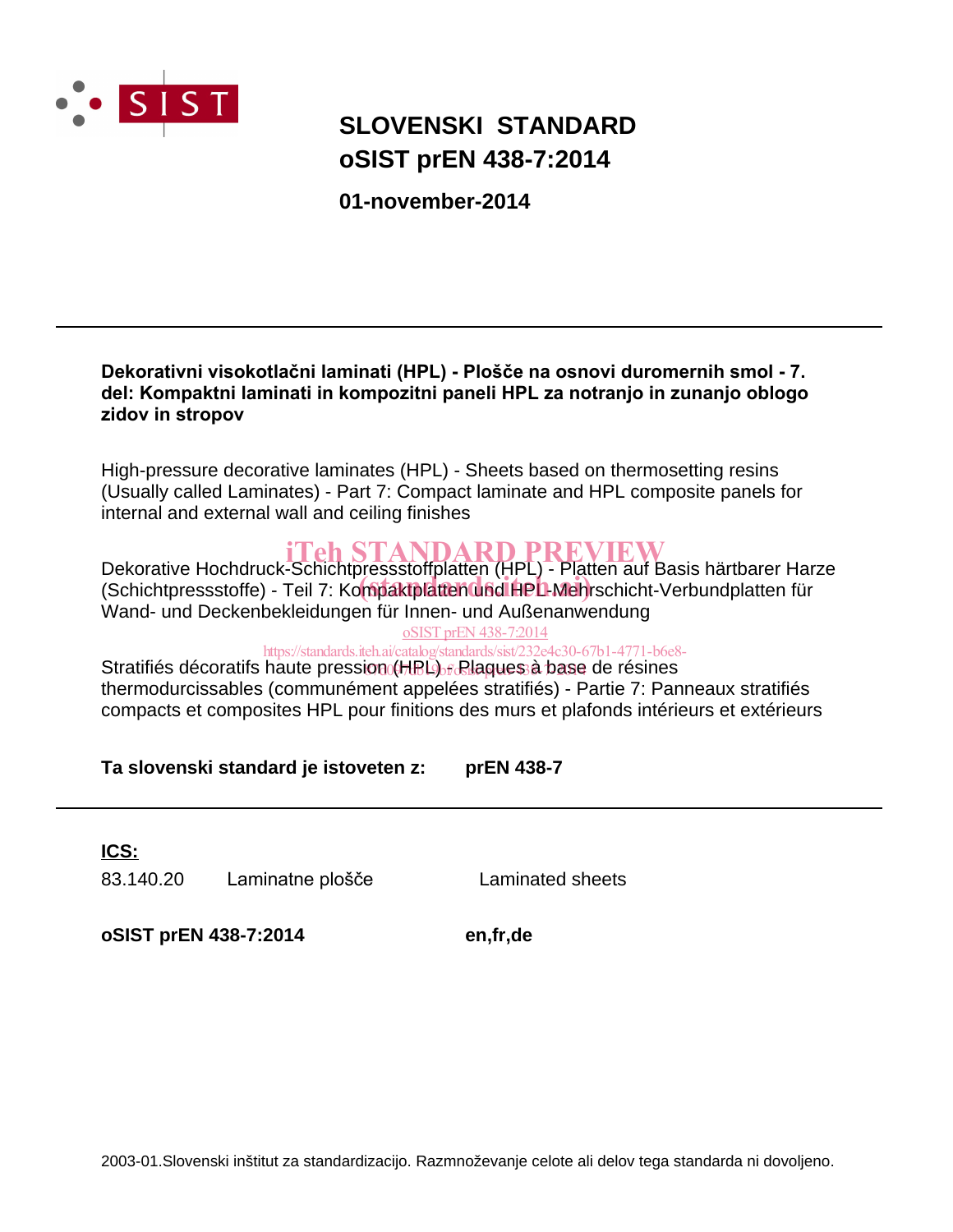

# iTeh STANDARD PREVIEW (standards.iteh.ai)

oSIST prEN 438-7:2014 https://standards.iteh.ai/catalog/standards/sist/232e4c30-67b1-4771-b6e8- 87d097db19bf/osist-pren-438-7-2014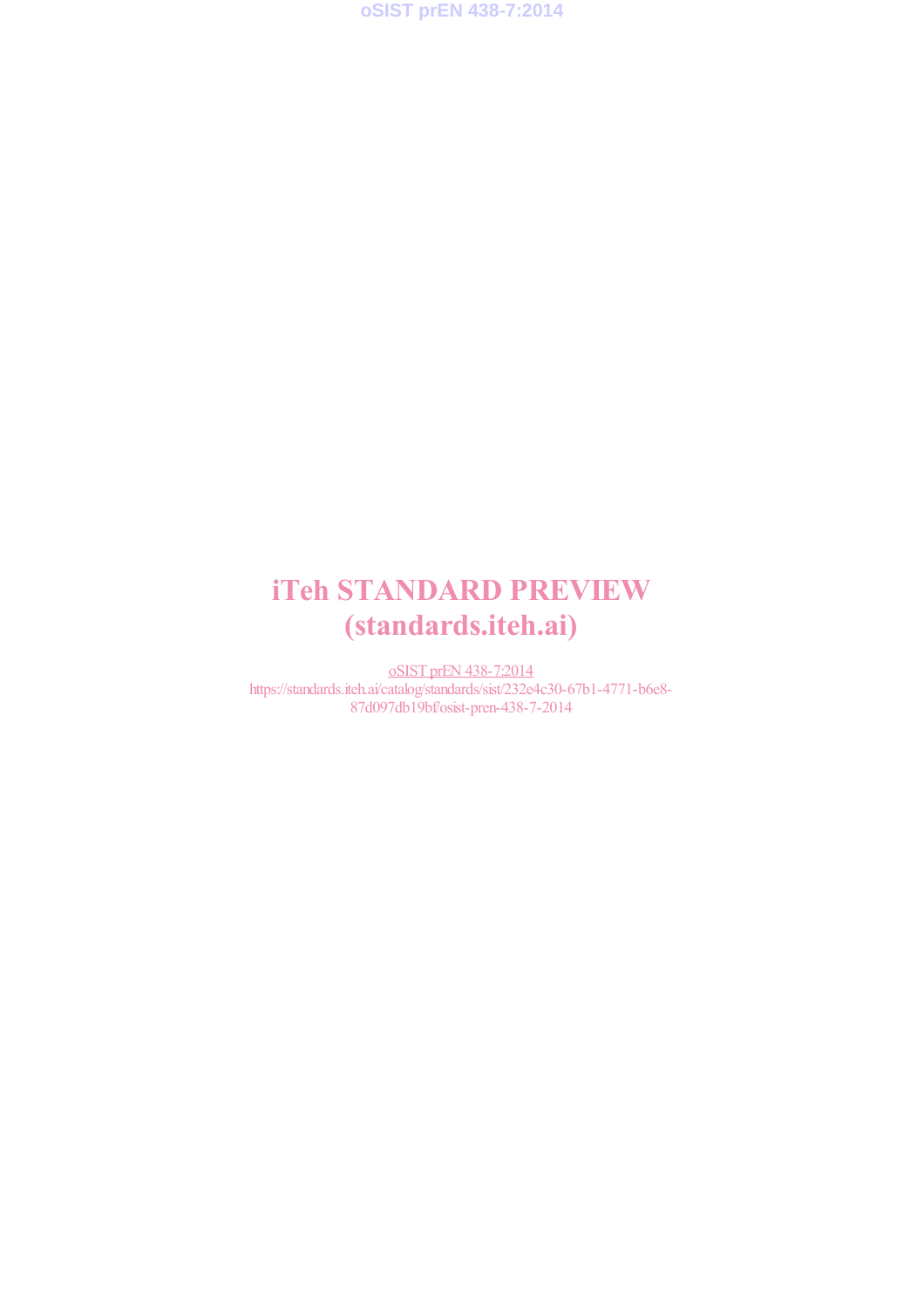

# EUROPEAN STANDARD NORME EUROPÉENNE EUROPÄISCHE NORM

## **DRAFT prEN 438-7**

September 2014

ICS 83.140.20 Will supersede EN 438-7:2005

English Version

### High-pressure decorative laminates (HPL) - Sheets based on thermosetting resins (Usually called Laminates) - Part 7: Compact laminate and HPL composite panels for internal and external wall and ceiling finishes

Stratifiés décoratifs haute pression (HPL) - Plaques à base de résines thermodurcissables (communément appelées stratifiés) - Partie 7: Panneaux stratifiés compacts et composites HPL pour finitions des murs et plafonds intérieurs et extérieurs

 Dekorative Hochdruck-Schichtpressstoffplatten (HPL) - Platten auf Basis härtbarer Harze (Schichtpressstoffe) - Teil 7: Kompaktplatten und HPL-Mehrschicht-Verbundplatten für Wand- und Deckenbekleidungen für Innen- und Außenanwendung

This draft European Standard is submitted to CEN members for enquiry. It has been drawn up by the Technical Committee CEN/TC 249.

If this draft becomes a European Standard, CEN members are bound to comply with the CEN/CENELEC Internal Regulations which It this draft becomes a European Standard, CEN members are bound to comply with the CEN/CENELEC Internal<br>stipulate the conditions for giving this European Standard the status of a national standard without any alteration.

This draft European Standard was established by CEN in three official versions (English, French, German). A version in any other language made by translation under the responsibility of a CEN member into its own language and notified to the CEN-CENELEC Management Centre has the same status as the official versions at alog/standards/sist/232e4c30-67b1-4771-b6e8-

CEN members are the national standards bodies of Austria, Belgium, Bulgaria, Choatia, Cyprus, Czech Republic, Denmark, Estonia, Finland, Former Yugoslav Republic of Macedonia, France, Germany, Greece, Hungary, Iceland, Ireland, Italy, Latvia, Lithuania, Luxembourg, Malta, Netherlands, Norway, Poland, Portugal, Romania, Slovakia, Slovenia, Spain, Sweden, Switzerland, Turkey and United Kingdom.

Recipients of this draft are invited to submit, with their comments, notification of any relevant patent rights of which they are aware and to provide supporting documentation.

**Warning** : This document is not a European Standard. It is distributed for review and comments. It is subject to change without notice and shall not be referred to as a European Standard.



EUROPEAN COMMITTEE FOR STANDARDIZATION COMITÉ EUROPÉEN DE NORMALISATION EUROPÄISCHES KOMITEE FÜR NORMUNG

**CEN-CENELEC Management Centre: Avenue Marnix 17, B-1000 Brussels** 

© 2014 CEN All rights of exploitation in any form and by any means reserved worldwide for CEN national Members.

Ref. No. prEN 438-7:2014 E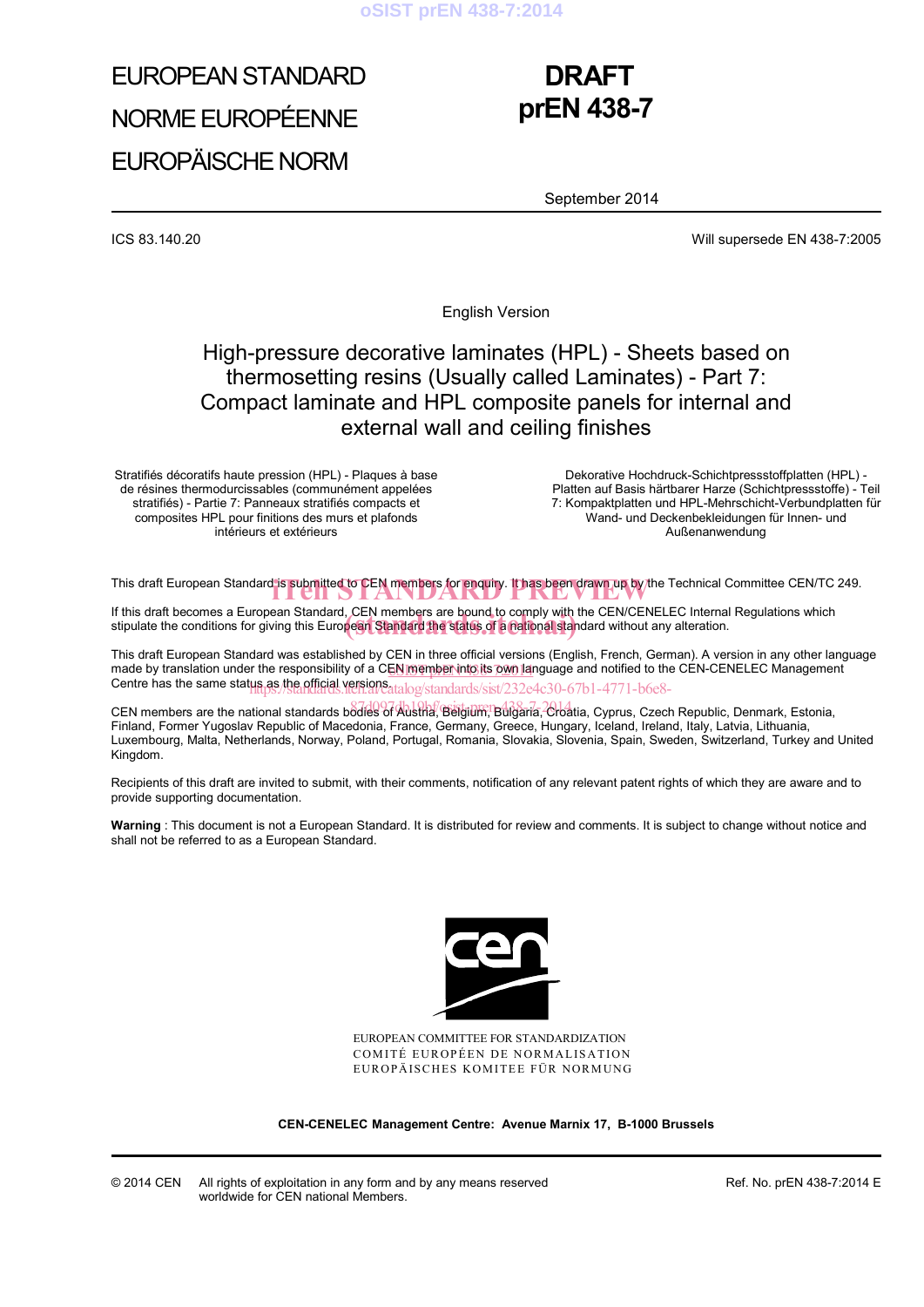#### **oSIST prEN 438-7:2014**

#### prEN 438-7:2014 (E)

**Contents** 

### Page  $\mathbf{1}$  $\overline{2}$  $\overline{\mathbf{3}}$  $\overline{a}$ 5 6  $\overline{\mathbf{z}}$ Annex B (normative) Panel parameters defining family of panels in relation to reaction to fire performance.............. 32 Annex ZA (informative) Clauses of this European Standard addressing the provisions of the EU Construction Products

oSIST prEN 438-7:2014 https://standards.iteh.ai/catalog/standards/sist/232e4c30-67b1-4771-b6e8-87d097db19bf/osist-pren-438-7-2014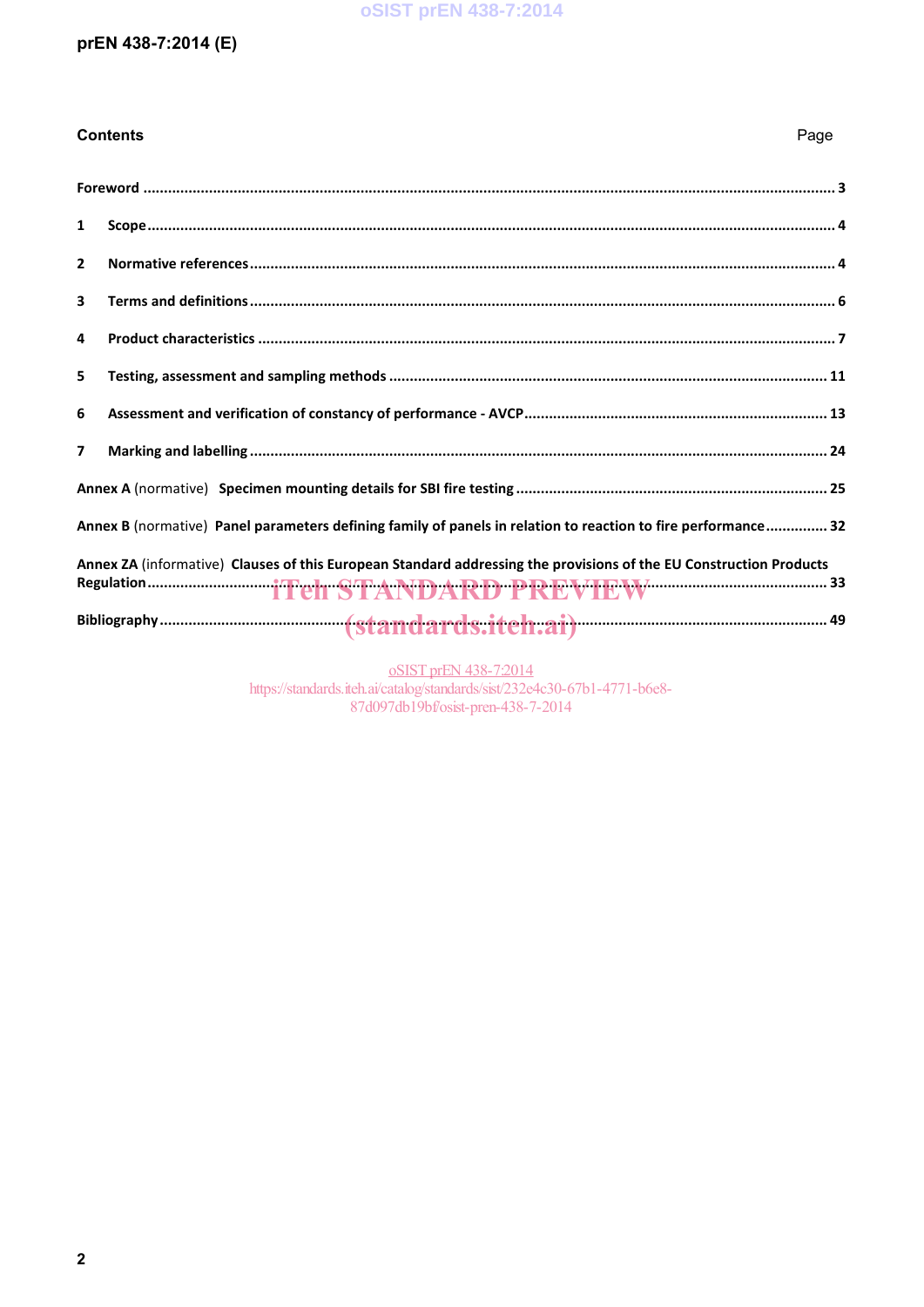### **Foreword**

This document (prEN 438-7:2014) has been prepared by Technical Committee CEN/TC 249 "Plastics", the secretariat of which is held by NBN.

This document is currently submitted to the CEN Enquiry.

This document will supersede EN 438-7:2005.

This document has been prepared under a mandate given to CEN by the European Commission and the European Free Trade Association, and supports essential requirements of EU Directive(s).

For relationship with EU Directive(s), see informative Annex ZA, which is an integral part of this document.

This European Standard is a revision of EN 438 and consists of nine parts:

- prEN 438-1 Plastics High-pressure decorative laminates (HPL) Sheets based on thermosetting resins (Usually called Laminates) - Part 1: Introduction and general information
- prEN 438-2 Plastics High-pressure decorative laminates (HPL) Sheets based on thermosetting resins (Usually called Laminates) - Part 2: Determination of properties  ${\rm EVERW}$
- prEN 438-3 Plastics High-pressure decorative laminates (HPL) Sheets based on thermosetting resins (Usually called Laminates) Part 3: Classification and specifications for laminates less than 2 mm thick (Usually called Laminates) - Part 3: Classification and specifications for laminates less than 2 mm thick intended for bonding to supporting substrates oSIST prEN 438-7:2014
- prEN 438-4 Plastics <u>httpHigh¤pressure</u> decorative laminates (HPL)-67lSheets based on thermosetting resins (Usually called Laminates) - Part 47 Classification lang specifications for Compact laminates of thickness 2 mm and greater
- prEN 438-5 Plastics High-pressure decorative laminates (HPL) Sheets based on thermosetting resins (Usually called Laminates) - Part 5: Classification and specifications for flooring grade laminates less than 2 mm thick intended for bonding to supporting substrates
- prEN 438-6 Plastics High-pressure decorative laminates (HPL) Sheets based on thermosetting resins (Usually called Laminates) - Part 6: Classification and specifications for Exterior-grade Compact laminates of thickness 2 mm and greater
- prEN 438-7 Plastics High-pressure decorative laminates (HPL) Sheets based on thermosetting resins (Usually called Laminates) - Part 7: Compact laminate and HPL composite panels for internal and external wall and ceiling finishes
- EN 438-8 Plastics High-pressure decorative laminates (HPL) Sheets based on thermosetting resins (Usually called Laminates) - Part 8: Classification and specifications for design laminates
- EN 438-9 Plastics High-pressure decorative laminates (HPL) Sheets based on thermosetting resins (Usually called Laminates) - Part 9: Classification and specifications for alternative core laminates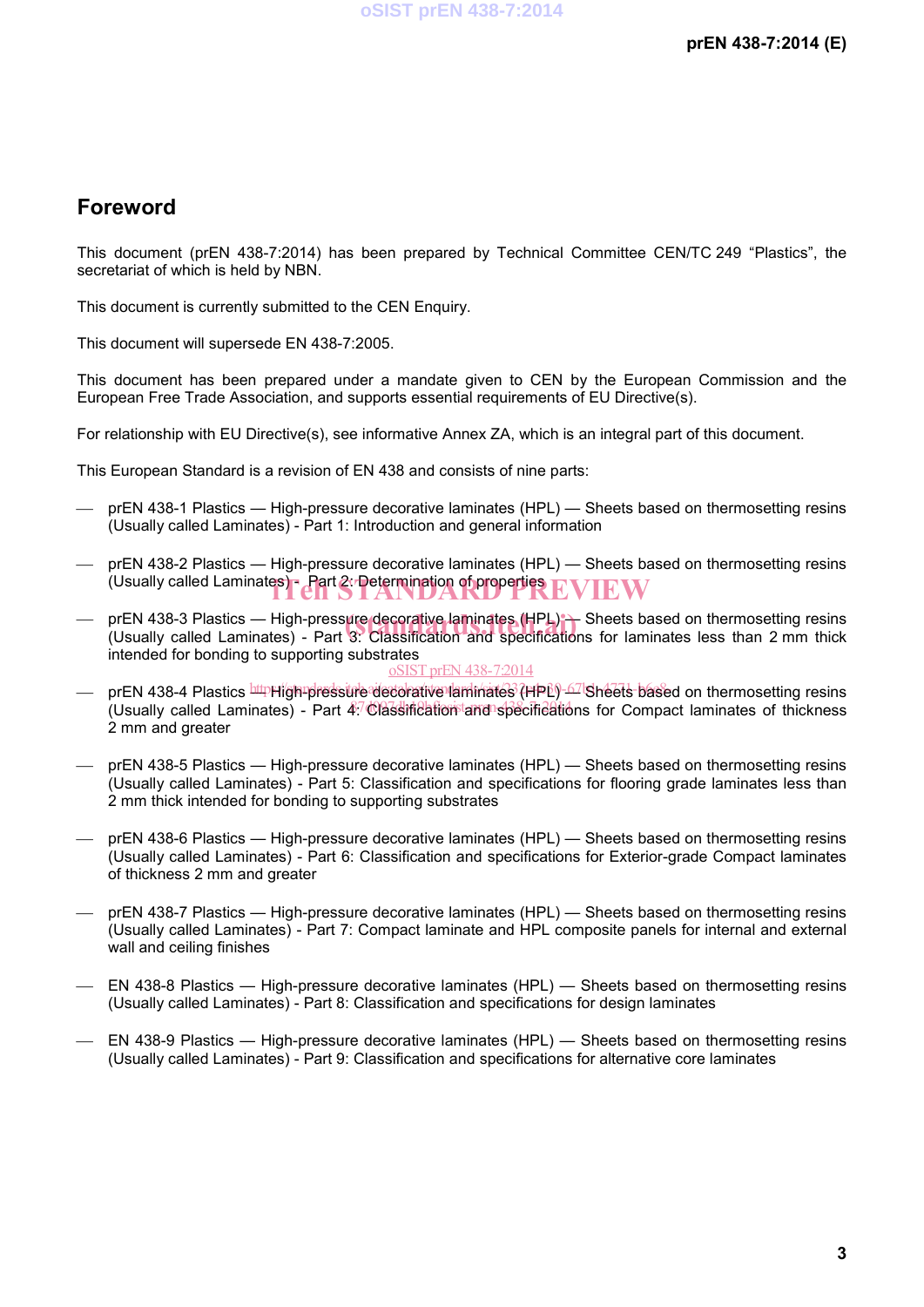#### **1 Scope**

This part of this European Standard specifies requirements for compact laminate produced by using an high pressure process and HPL composite panels for interior and/or external wall and ceiling finishes (non-structural) including suspended ceilings.

It covers full size and cut-to-size panels.

The compact laminate panels and HPL composite panels allow to be mechanically fixed using e. g. screws or rivets.

This part of this European Standard also specifies test methods, provisions for the assessment and verification of constancy of performance (AVCP) of these products and includes requirements for marking.

This part of this European Standard does not cover:

a) HPLs less than 2 mm thick as defined in EN 438 part 3, part 8 and part 9 not glued on a substrate and placed on the market as a separate product;

- b) overlaid or veneered wood-based panels, where the overlay/veneer is not an HPL;
- c) HPL composite panels intended for use as floor coverings;
- d) panels used for fire protection of walls or ceilings. iTeh STANDARD PREVIEW

#### **2 Normative references**

The following documents, in whole or in part, are normatively referenced in this document and are indispensable for its application. For dated references, only the edition cited applies. For undated references, the latest edition of the referenced document (including any amendments) applies. 7-2014

(standards.iteh.ai)

prEN 438-1, *High-pressure decorative laminates (HPL) — Sheets based on thermosetting resins (Usually called Laminates) — Part 1: Introduction and general information.*

prEN 438-2, *High-pressure decorative laminates (HPL) — Sheets based on thermosetting resins (Usually called Laminates) — Part 2: Determination of properties.*

prEN 438-3, *High-pressure decorative laminates (HPL) — Sheets based on thermosetting resins (Usually called Laminates) — Part 3: Classification and specifications for laminates less than 2 mm thick intended for bonding to supporting substrates.*

prEN 438-4, *High-pressure decorative laminates (HPL) — Sheets based on thermosetting resins (Usually called Laminates) — Part 4: Classification and specifications for Compact laminates of thickness 2 mm and greater.*

prEN 438-5, *High-pressure decorative laminates (HPL) — Sheets based on thermosetting resins (Usually called Laminates) - Part 5: Classification and specifications for flooring grade laminates less than 2 mm thick intended for bonding to supporting substrates*

prEN 438-6, *High-pressure decorative laminates (HPL) — Sheets based on thermosetting resins (Usually called Laminates) — Part 6: Classification and specifications for Exterior-grade Compact laminates of thickness 2 mm and greater.*

*EN 438-8, High-pressure decorative laminates (HPL) — Sheets based on thermosetting resins (Usually called Laminates) -Part 8: Classification and specifications for design laminates*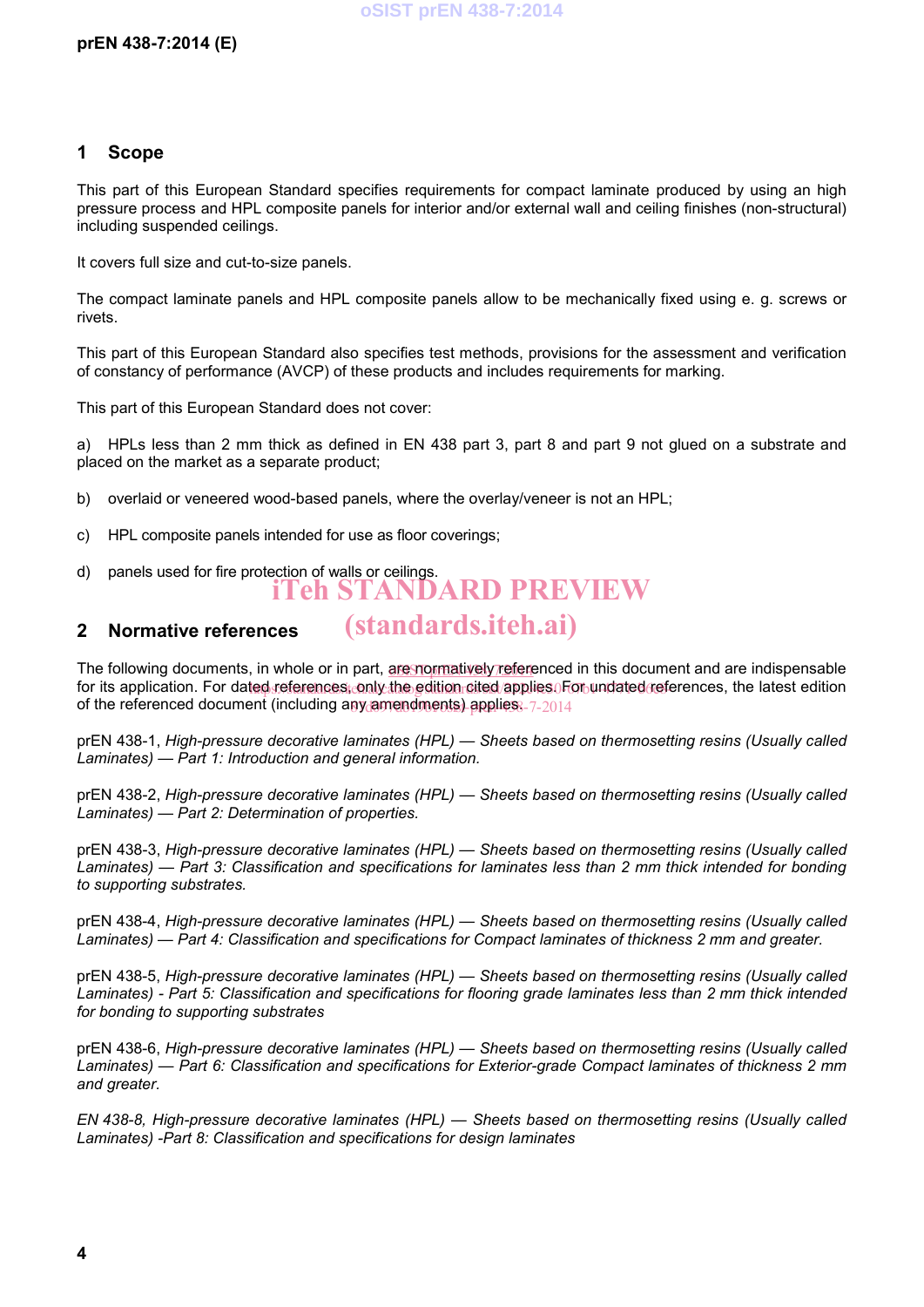*EN 438-9, High-pressure decorative laminates (HPL) — Sheets based on thermosetting resins (Usually called Laminates) -Part 9: Classification and specifications for alternative core laminates* 

EN 717-1, *Wood-based panels — Determination of formaldehyde release — Part 1: Formaldehyde emission by the chamber method.*

EN 717-2, *Wood-based panels — Determination of formaldehyde release — Part 2: Formaldehyde release by the gas analysis method.*

EN 12664, *Thermal performance of building materials and products — Determination of thermal resistance by means of guarded hot plate and heat flow meter methods — Dry and moist products of medium and low thermal resistance.*

EN 13501-1, *Fire classification of construction products and building elements — Part 1: Classification using test data from reaction to fire tests.*

EN 13823, *Reaction to fire tests for building products — Building products excluding floorings exposed to the thermal attack by a single burning item.*

EN 13986, *Wood-based panels for use in construction — Characteristics, evaluation of conformity and marking.*

EN ISO 10140-2, *Acoustics - Laboratory measurement of sound insulation of building elements - Part 2: Measurement of airborne sound insulation* 

EN ISO 178, *Plastics — Determination of flexural properties.*

EN ISO 354, *Acoustics* — *Measurement of sound absorption in a reverberation room.* 

EN ISO 717-1, *Acoustics — Rating of sound insulation in buildings and of building elements — Part 1: Airborne sound insulation.*

#### oSIST prEN 438-7:2014

EN ISO 1183-1, *Plastics<sup>https</sup>Niethods for determining the density of non-dellular plastics — Part 1: Immersion* method, liquid pyknometer method and titration methodst-pren-438-7-2014

EN ISO 10456, *Building materials and products - Hygrothermal properties - Tabulated design values and procedures for determining declared and design thermal values.*

EN ISO 11295, *Classification and information on design of plastics piping systems used for renovation* 

EN ISO 11654, *Acoustics — Sound absorbers for use in buildings — Rating of sound absorption*

EN ISO 12572, *Hygrothermal performance of building materials and products — Determination of water vapour transmission properties.*

EN ISO 14025, *Environmental labels and declarations - Type III environmental declarations - Principles and procedures* 

ISO 13894-1, *High-pressure decorative laminates — Composite elements — Part 1: Test methods.*

ISO 13894-2, *High-pressure decorative laminates -- Composite elements -- Part 2: Specifications for composite elements with wood-based substrates for interior use.*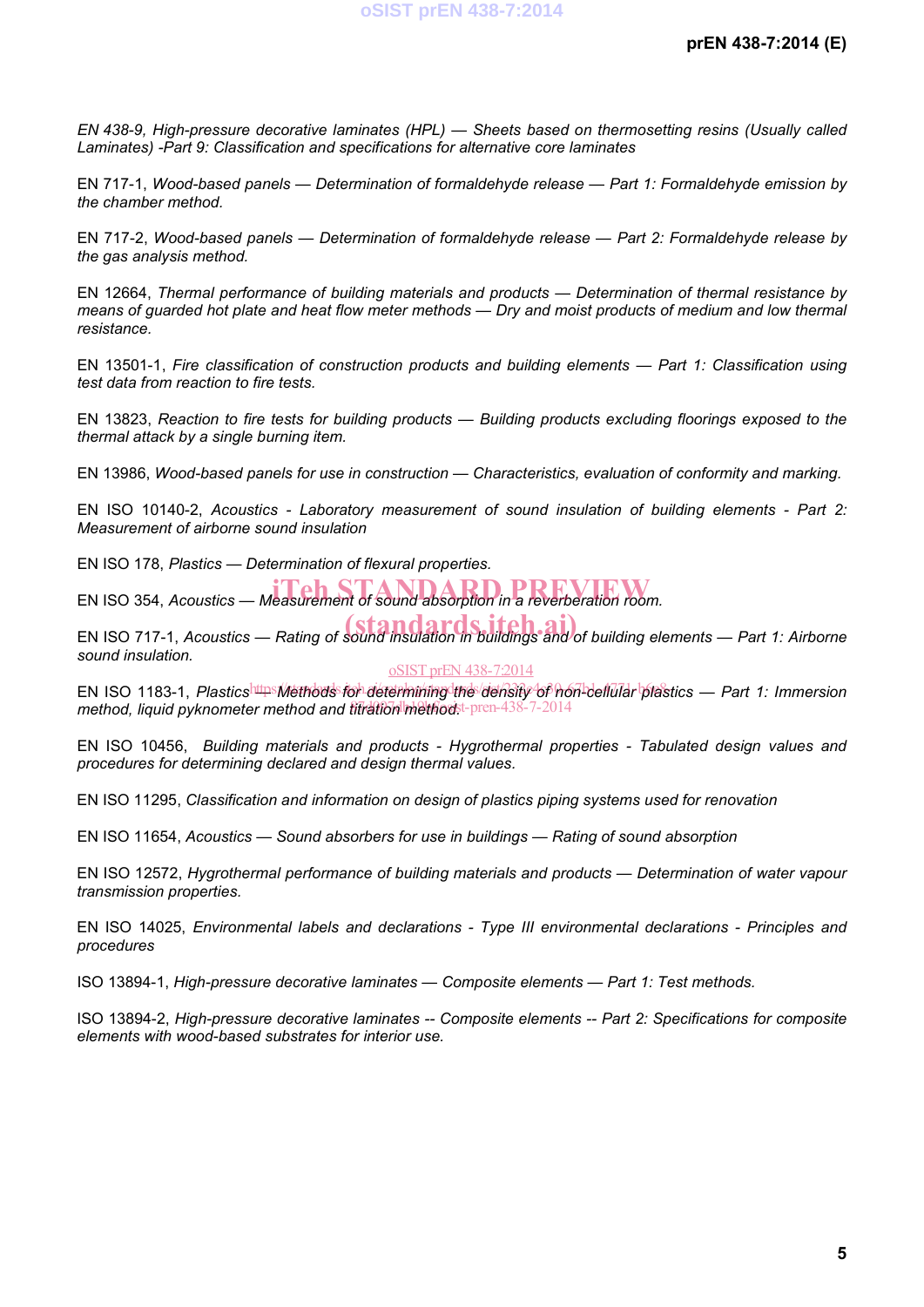#### **3 Terms and definitions**

For the purposes of this document, the following term and definition applies.

#### **3.1**

#### **high-pressure decorative laminate(s) (HPL)**

Sheet(s) consisting of decorative surface layer(s) and core layers bonded together by an high pressure process

Note 1 to entry: typical values for the high pressure process are a temperature of ≥ 120 °C and a pressure of ≥ 5 MPa

#### **3.2**

#### **surface layer**

upper decorative layer consisting in one or more sheets of fibrous material (usually paper) impregnated with aminoplastic thermosetting resins (usually melamine) or other curable resins or other decorative design surfaces such as metal foils, wood-veneers and textiles, etc. which are not necessarily treated with thermosetting resin

Note 1 to entry: The surface layers can appear on one or both side(s) of the laminate(s). In case of one-sided laminates, the back of the sheet(s) may be made suitable for adhesive bonding to a substrate.

#### **3.3**

#### **core layers**

### iTeh STANDARD PREVIEW (standards.iteh.ai)

core layers consisting of fibrous materials (usually paper) impregnated with thermosetting resins (usually core layers consisting or inflous materials (asually paper). Impregnated with thermosetting resins (usually phenolic based resins) or other curable resins, eventually reinforced by metal layer(s) or metal mesh(es) and phenoid based resins) of phicipal children resins, eventually, temple 230-67b1-4771-b6e8-<br>others which are not necessarily treated with thermosetting resince 230-67b1-4771-b6e8-87d097db19bf/osist-pren-438-7-2014

#### **3.4**

#### **HPL composite panels**

panels produced by adhesively bonding an HPL, fulfilling the requirements of EN 438 parts 3, 4, 6, 8 or 9, to one or both sides of a substrate.

HPL composite panels may be supplied in the form of full size or smaller cut-to-size panels.

#### **3.5**

#### **substrate of the HPL composite panels**

board to which the HPL is bonded.

Note 1 to entry: the substrate can be a wood based product (e.g. particleboard, plywood or fibreboard), a mineral board (e.g. calcium silicate), an expanded honeycomb, a metal sheet or plastic material, organic or inorganic foams.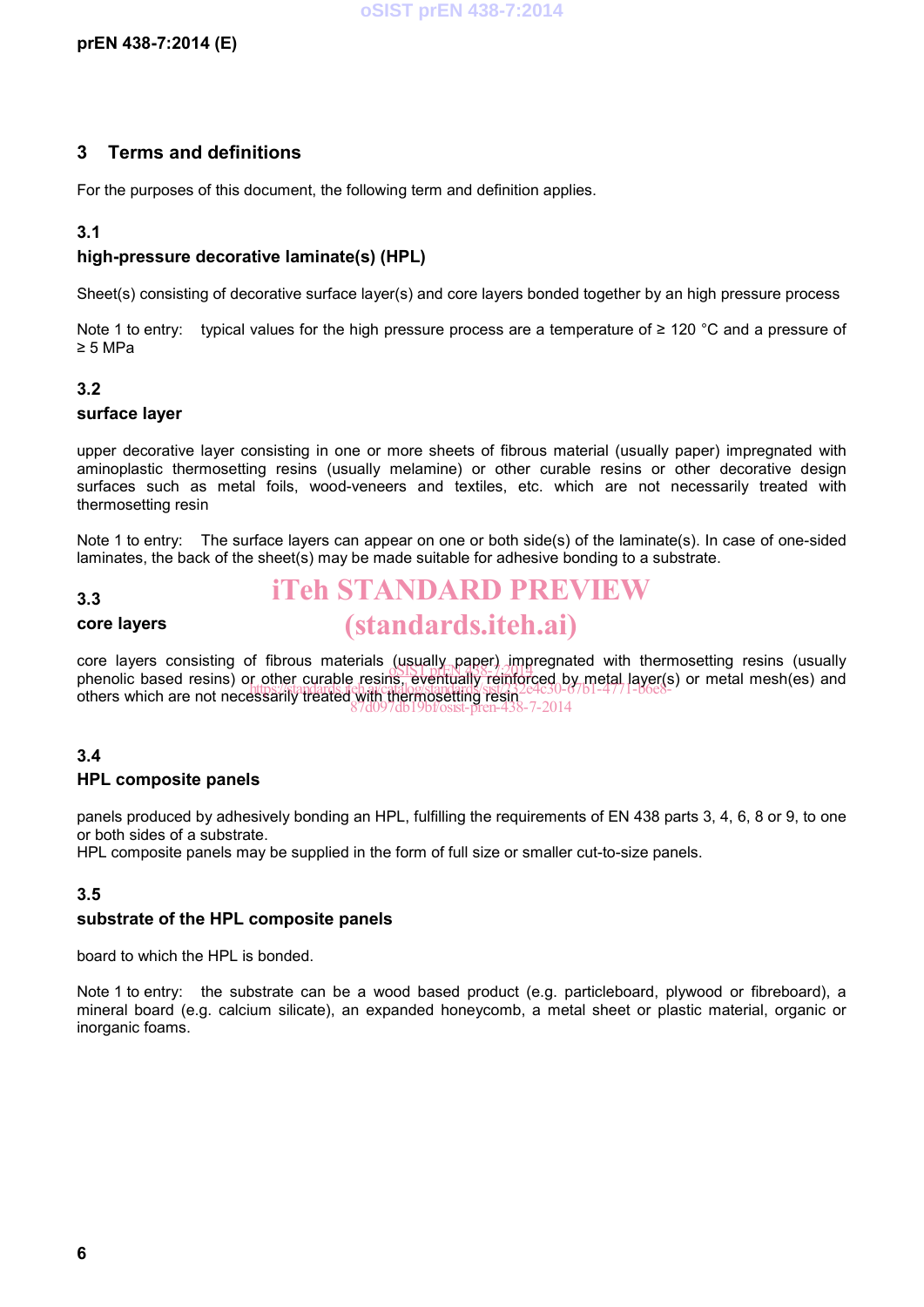#### **3.6**

#### **tile**

element of regular geometric form with reduced thickness and such dimensions that can be easily held by one person.

#### **3.7**

#### **sidings**

elements of regular geometric form in which length predominates over the other two dimensions having reduced thickness.

#### **4 Product characteristics**

#### **4.1 Reaction to fire**

Where required, the reaction to fire shall be assessed and classified in accordance with 5.1.

Interior grade non-flame retardant HPL panels are considered to be Classified Without Further Testing (CWFT) in the classes shown in Table 11

| <b>High pressure</b><br>decorative<br>laminate panels <sup>a</sup>                                                                              | <b>Product detail</b><br><u>(standards.it&amp;\mai</u>                                                                                                                                                                                                                                                                                        | <b>Minimum</b><br>density                                                 | <b>Minimum</b> overall<br>thickness (mm)                                   | Class <sup>b</sup><br>(excluding<br>floorings) |
|-------------------------------------------------------------------------------------------------------------------------------------------------|-----------------------------------------------------------------------------------------------------------------------------------------------------------------------------------------------------------------------------------------------------------------------------------------------------------------------------------------------|---------------------------------------------------------------------------|----------------------------------------------------------------------------|------------------------------------------------|
| Interior grade non-FR<br>Compact HPL panels<br>(3)                                                                                              | Compact HPL meeting EN1438 <sub>D</sub> 4EN 438-7201350<br>TypesCGSandards.iteh.ai/catalog/standards/sist/232e4c30-67bl-4771-b6e8-<br>87d097db19bf/osist-pren-438-7-2014                                                                                                                                                                      |                                                                           | 6                                                                          | $D-s2,d0$                                      |
| Interior grade non-FR<br>HPL composite<br>panels with wood-<br>based substrates <sup>c</sup>                                                    | Composite panels comprising non-<br>FR grade HPL meeting the<br>requirements of EN 438-3,<br>adhesively bonded to both sides of<br>non-FR grade wood-based core of<br>minimum thickness<br>12 mm complying with EN 13986,<br>using PVAc or thermosetting<br>adhesive at an application rate of<br>60 g/m <sup>2</sup> to 120 g/m <sup>2</sup> | Wood-based<br>core minimum<br>density 600<br>HPL minimum<br>density 1 350 | 12 mm wood-based<br>core with HPL $\geq 0.5$<br>mm bonded to both<br>sides | $D-S2, d0$                                     |
| а<br>Fither directly fixed (i.e. with no air gan) to a material having a reaction to fire class of A2-s1 d0 or better and a density of at least |                                                                                                                                                                                                                                                                                                                                               |                                                                           |                                                                            |                                                |

a Either directly fixed (i.e. with no air gap) to a material having a reaction to fire class of A2-s1,d0 or better and a density of at least 600 kg/m<sup>3</sup>; or mounted on a timber or metal batten support frame, with a non-ventilated (i.e. void open only at the top) air gap of at least 30 mm, the reverse face of the cavity so formed having a reaction to fire classification of A2-s2,d0 or better.

b Classes as provided for in Table 1 of the Annex to Decision 2000/147/EC

c Complying with European standard EN 438-7

For products other than those covered by the CWFT Decision, or where the manufacturer seeks a higher class, the product shall be tested and classified in accordance with 5.1 and the resulting class and sub-class shall be declared.

 $1$  Commission Decision 2003/43/EC of 2003 January 17<sup>th</sup> (OJEU L 13 of 18.01.2003) as amended by Commission Decision 2003/593/EC of 2003 August 7<sup>th</sup> (OJEU L 201 of 8.08.2003) establishing the classes of reaction-to-fire of certain construction products.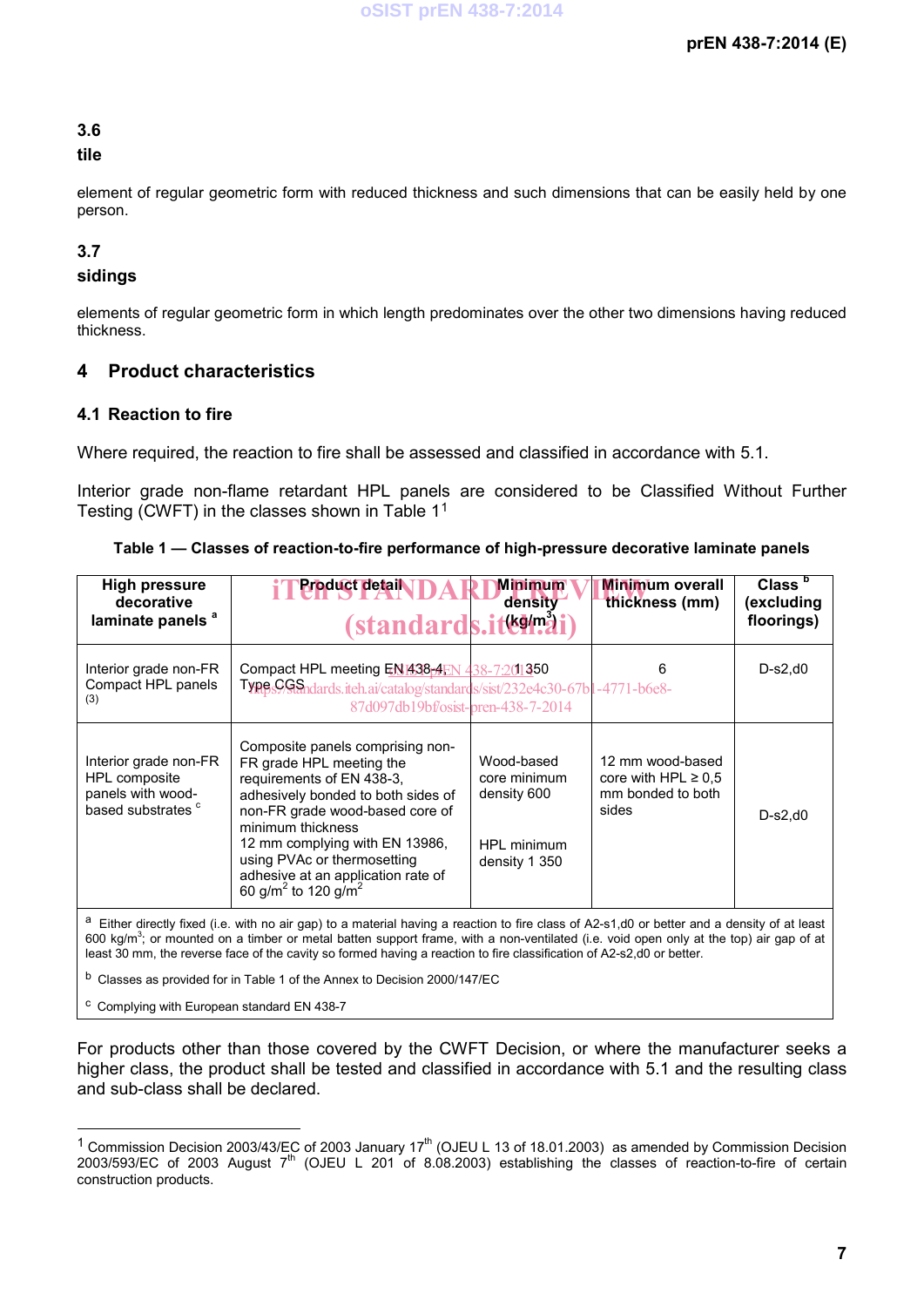#### **4.2 Water vapour permeability**

Water vapour permeability requirement apply only for compact and HPL composite panels intended for end uses on walls subject to water vapour permeability regulations, and where the panel is intended to contribute to water vapour resistance.

The water vapour permeability shall be declared as the water vapour resistance factor, μ. The value shall be taken from Table 2 in both conditions wet and dry.

| Table 2 - Water vapour permeability values                             |                                                       |                                  |               |  |  |
|------------------------------------------------------------------------|-------------------------------------------------------|----------------------------------|---------------|--|--|
| <b>Product</b>                                                         | <b>Density</b>                                        | Water vapour resistance factor a |               |  |  |
|                                                                        |                                                       | Wet cup $\mu$                    | Dry cup $\mu$ |  |  |
| Compact<br>laminate panel                                              | 1 350 kg/m <sup>3</sup>                               | 110                              | 250           |  |  |
| HPL composite<br>panel                                                 | Particleboard substrate density 300 kg/m <sup>3</sup> | 10                               | 50            |  |  |
|                                                                        | Particleboard substrate density 600 kg/m <sup>3</sup> | 15                               | 50            |  |  |
|                                                                        | Particleboard substrate density 900 kg/m <sup>3</sup> | 20                               | 50            |  |  |
| HPL composite<br>panel                                                 | Fibreboard substrate density 400 kg/m3                | 5                                | 10            |  |  |
|                                                                        | Fibreboard substrate density 600 kg/m3                | 12                               | 20            |  |  |
|                                                                        | Fibreboard substrate density 800 kg/m3                | 20.                              | 30            |  |  |
| a<br>Linear interpolation for intermediate density values is possible. |                                                       |                                  |               |  |  |

When a better performance is thought for declaration, the water vapour permeability of the material used shall be determined in accordance with 5.12EN 438-7:2014

https://standards.iteh.ai/catalog/standards/sist/232e4c30-67b1-4771-b6e8- 87d097db19bf/osist-pren-438-7-2014

#### **4.3 Resistance to fixings**

Resistance to fixings is relevant only for compact laminates and for HPL composite panels with associated fixing intended for uses subject to requirements against accidental fall of objects on transit areas.

Resistance to fixings shall be determined in case of HPL composite panels as resistance to axial withdrawn force of wood screws from the face (face screw-holding) in accordance with 5.3.

Screw holding values of Compact panels shall be declared as screw holding values from Table 3.

**Table 3 — Resistance to fixings – values for Compact laminate panels**

| <b>Compact laminate panels thickness</b><br>(mm) | <b>Screw holding value</b><br>(Newtons) |
|--------------------------------------------------|-----------------------------------------|
| 2                                                | 250                                     |
| 4                                                | 1 000                                   |
| 6                                                | 2 0 0 0                                 |
| 8                                                | 3 0 0 0                                 |
| ≥ 10                                             | 4 000                                   |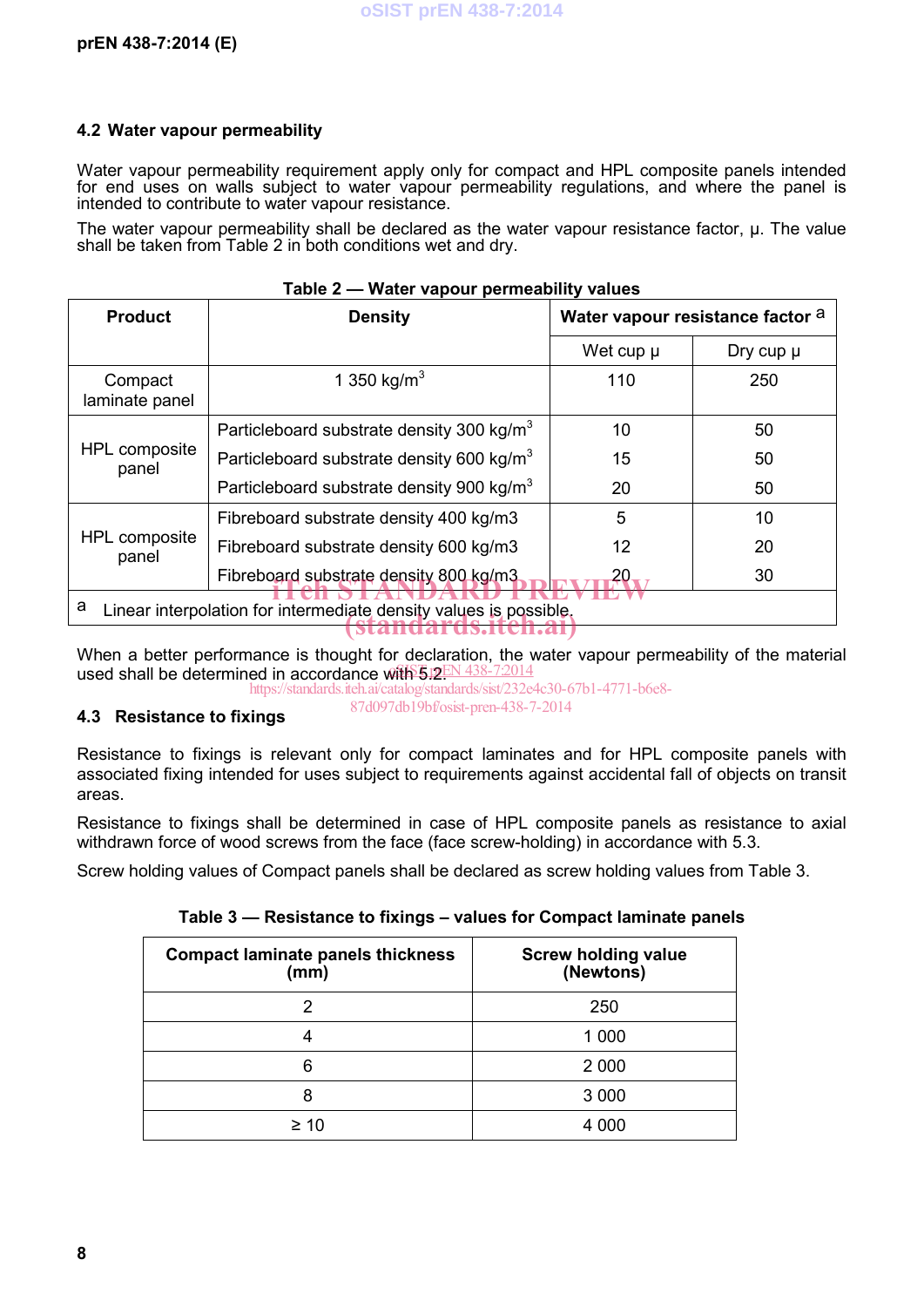#### **4.4 Bonding strength**

Bonding strength requirements only apply to HPL composite tiles and sidings intended for uses subject to requirements against accidental fall of objects on transit areas.

The bonding strength shall be determined in accordance with 5.5 and the value shall be declared as perpendicular tensile strength.

The results shall comply with the corresponding requirements of ISO 13894-2 in accordance with 5.3.

#### **4.5 Direct airborne sound insulation**

Direct airborne sound insulation requirements apply only to compact laminate panel and HPL composite panels intended for uses in walls/ceilings subject to acoustic regulations, and where the manufacturer wishes to declare the performance.

The performance shall be measured in accordance with 5.5 and expressed in accordance with EN ISO 717-1.

#### **4.6 Flexural tensile strength**

Flexural tensile strength requirement is applicable only to compact laminate panels and HPL<br>composite panels intended for use in suspended ceilings composite panels intended for use in suspended ceilings.

The flexural tensile strength of HPL composite panels shall be determined as perpendicular tensile strength in accordance with 5.6. The result(s) shall be declared and expressed in MPa.

The flexural tensile strength of compact laminate panels, shall be determined as flexural strength and flexural modulus of elasticity according  $\log_{10}$  subclause  $\delta$ -9.014 he results shall comply with the corresponding requirements of EN 438-4 Table 2 for interior use or EN 438-6 Table 2 for exterior use or EN 438-8 tables 8, 9 and 10 for interior use or EN 438-9 tables 6 and 7 for interior use. The result(s) shall be declared and expressed in MPa. https://standards.iteh.ai/catalog/standards/sist/232e4c30-67b1-4771-b6e8-

#### **4.7 Thermal resistance/conductivity**

Thermal resistance/conductivity requirement applies only to compact laminate panels and HPL composite panels intended for end uses on walls/ceilings subject to thermal insulation regulations, and where the manufacturer wishes to declare the performance.

#### **4.8 Release of dangerous substances**

#### **4.8.1 Formaldehyde emission**

Formaldehyde emission levels from Compact laminate panels and from HPL wood-based composite panels shall be determined in accordance with 5.8.1.

Formaldehyde emission levels from HPL Compact laminate panels comply with Class E1 requirements without the need for testing.

In the case of HPL wood-based composite panels, if the substrate complies with Class E1 requirements, then the complete panel shall be accepted as meeting Class E1 without the need for testing.

For initial type testing of HPL wood-based composite panels according to EN 717-1 the release of formaldehyde shall be declared in terms of formaldehyde class as defined in Table 4.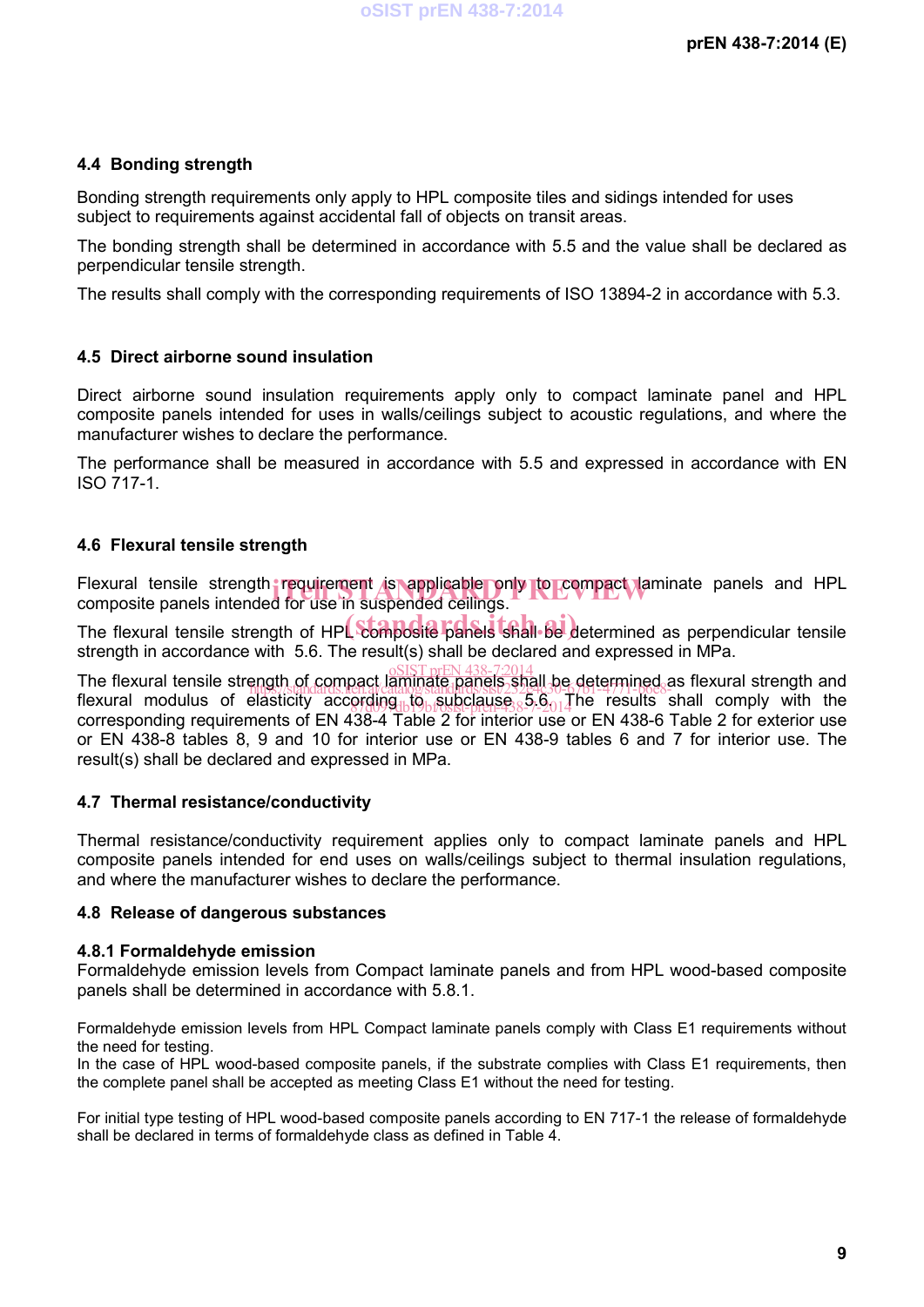For factory production control purposes formaldehyde emission may be determined in accordance with the appropriate values from Table 4 according to EN 717-2.

|                                                                                                                                                                                                                                                   | <b>EN 717-1 requirement</b> | <b>EN 717-2 requirement</b> |  |  |
|---------------------------------------------------------------------------------------------------------------------------------------------------------------------------------------------------------------------------------------------------|-----------------------------|-----------------------------|--|--|
| Class E1                                                                                                                                                                                                                                          | $\leq$ 0,12 mg/m3 air       | $\leq$ 3,5 mg/m2 h          |  |  |
| Class E2                                                                                                                                                                                                                                          | $> 0.12$ mg/m3 air          | > 3,5 to ≤ 8,0 mg/m2 h      |  |  |
| NOTE<br>For established products, initial type testing may also be done on<br>the basis of existing data from tests carried out in accordance with EN 120 [1] or<br>EN 717-2, either from factory production control or from external inspection. |                             |                             |  |  |

**Table 4 — Release of formaldehyde limit values**

#### **4.8.2 Release of other dangerous substances**

National regulations on dangerous substances may require, verification and declaration on release, and sometimes content, of other dangerous substances, in addition to those dealt with in other clauses, when construction products covered by this standard are placed on those markets.

In the absence of European harmonized test methods note, verification and declaration on release/content should be done taking into account national provisions in the place of use.

NOTE: An informative database covering European and national provisions on dangerous substances is available at the Construction web site on EUROPA accessed through:

http://ec.europa.eu/enterprise/construction/cpd-ds/<br>ITen STANDARD PREVIEW

#### **4.9 Sound absorption**

# (standards.iteh.ai)

Sound absorption applies only for compact laminate panels and HPL composite panels intended to be becand absorption applied only to compact the panel of the panel is intended to contribute to sound used for acoustical absorbent purposes, and where the panel is intended to contribute to sound absorption. https://standards.iteh.ai/catalog/standards/sist/232e4c30-67b1-4771-b6e8- 87d097db19bf/osist-pren-438-7-2014

Compact laminate panels and HPL composite panels are used most of the time as a component of building element. The acoustic performance is relevant for the building element of which the panel is a part.

If the building element including compact laminate panels or HPL composite panels is to be tested for sound absorption, then it shall be tested in accordance with 5.9 and rated in accordance with EN ISO 11654.

#### **4.10 Additional characteristics for external use (thermal shock)**

The thermal shock resistance shall be determined as resistance to climatic shock according to subclause 5.10. Compact laminate panels shall comply with the requirement specified in EN 438-6 table 4, Resistance to climatic shock.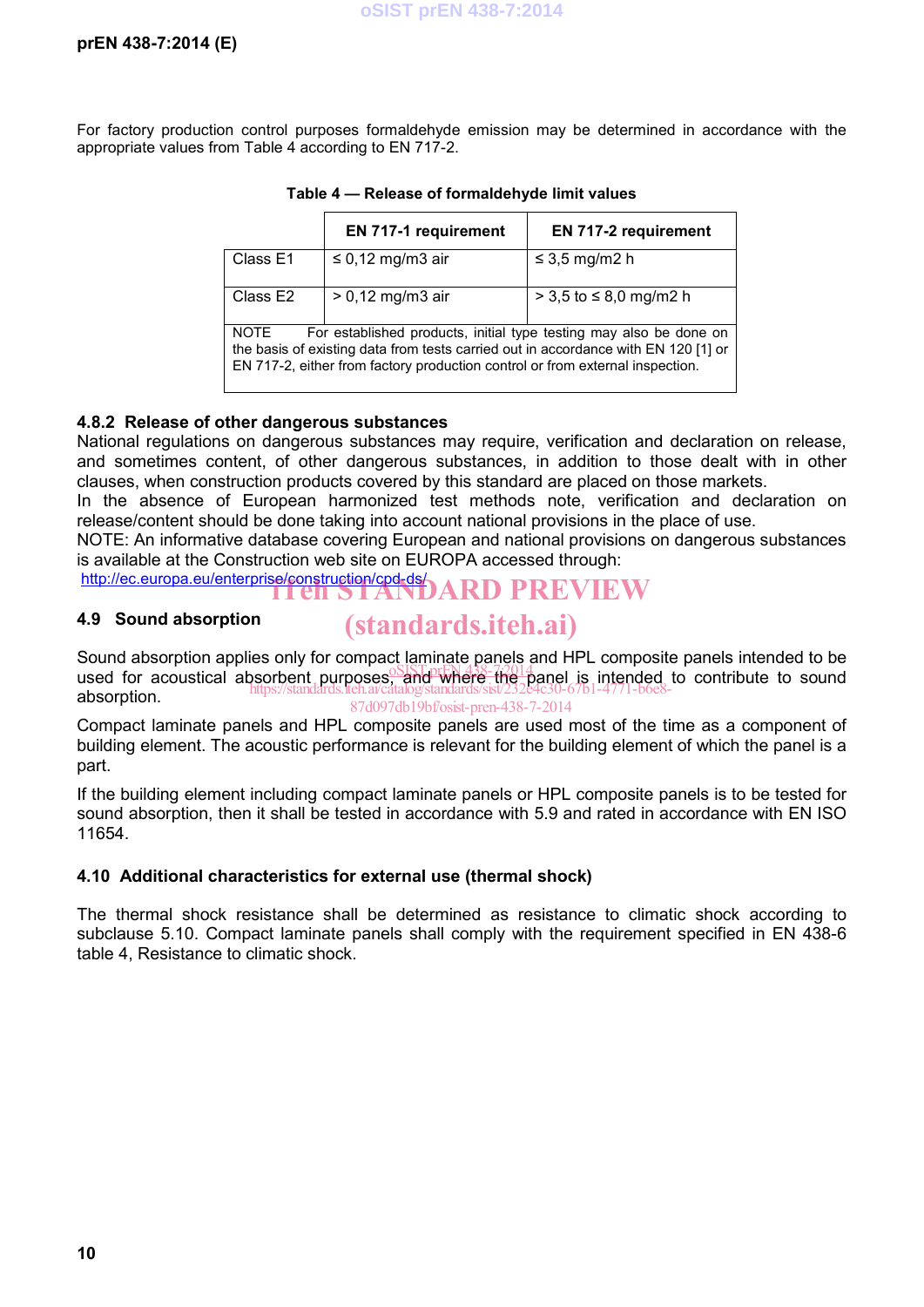#### **4.11 Durability**

#### **4.11.1 Compact laminate panels for internal use**

The durability of the characteristics of the Compact laminate panels for internal use shall be demonstrated by testing in accordance with 5.11.1. Compact laminate panels shall comply with the requirements specified in EN 438-4, table 3, Resistance to immersion in boiling water and Density.

#### **4.11.2 Compact laminate panels for external use**

The durability of the characteristics of Compact laminate panels for external use shall be demonstrated by testing in accordance with 5.11.2. Compact laminate panels shall comply with the requirements specified in EN 438-6 table 3, Resistance to wet conditions and Density.

#### **4.11.3 HPL composite panels for internal use**

The durability of the characteristics of HPL composite panels for internal use shall be demonstrated by testing in accordance with 5.11.3 and declaring the results.

#### **4.11.4 HPL composite panels for external use**

The durability of the characteristics of HPL composite panels for external use shall be demonstrated by testing in accordance with 5.11.4 and declaring the results.

### iTeh STANDARD PREVIEW

#### **4.12 Sustainability**

### (standards.iteh.ai)

For the assessment of the sustainable use of resources and for the impact assessment of building works on the environment as aspects Sof sustainability, environmental product declarations in accordance with 5.12. https://standards.iteh.ai/catalog/standards/sist/232e4c30-67b1-4771-b6e8-

87d097db19bf/osist-pren-438-7-2014

### **5 Testing, assessment and sampling methods**

#### **5.1 Reaction to fire**

For reaction to fire, the classification of the thinnest either compact laminate panels or HPL composite panels of the family tested shall be valid for all thicker products of that family. However, testing of thicker product may be used to prove a better classification.

Panel parameters defining family of panels in relation to reaction to fire performance are reported in Annex B (normative).

Products other than those covered by the CWFT Decision, or where the manufacturer seeks an higher class, shall be tested and classified according to EN 13501-1.

Preparation of the test specimens shall be in accordance with the specified test methods. For the SBI test according to EN 13823, the specimens shall be mounted as defined in Annex A.

#### **5.2 Water vapour permeability**

The water vapour permeability of the material used shall be determined according to EN ISO 12572.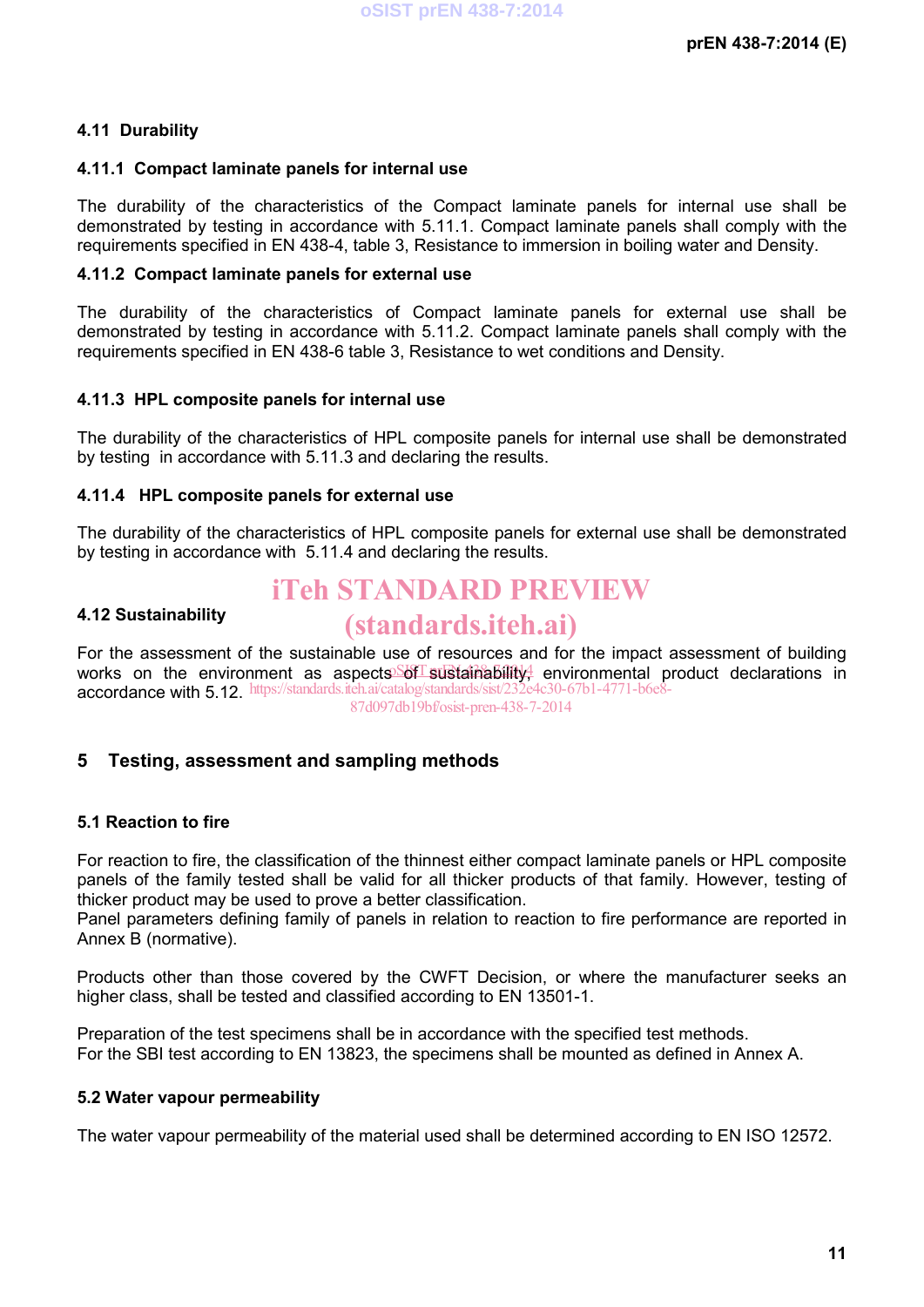#### **5.3 Resistance to fixings**

in case of HPL composite panels the Resistance to fixings shall be determined according to ISO 13894-1, clause 15.

#### **5.4 Bonding strength**

The bonding strength shall be determined according to ISO 13894-1 clause 10: Perpendicular tensile strength.

#### **5.5 Direct airborne sound insulation**

The Direct airborne sound insulation shall be measured as described in EN ISO 10140-2.

#### **5.6 Flexural tensile strength**

The flexural tensile strength of HPL composite panels shall be determined as perpendicular tensile strength according to ISO 13894-1 clause 10. The result(s) shall be declared and expressed in MPa.

The flexural tensile strength of compact laminate panels shall be determined as flexural strength and flexural modulus of elasticity measured in the transverse direction according to EN ISO 178, at a<br>machine crosshead speed of 10 mm/min. The result(s) shall be declared and expressed in MPa. machine crosshead speed of 10 mm/min. The result(s) shall be declared and expressed in MPa. (standards.iteh.ai)

#### **5.7 Thermal resistance/conductivity**

The thermal resistance/conductivity shall be determined in accordance with EN 12664 or can be calculated from data taken from EN ISO 10456 fosist-pren-438-7-2014  $mFNI$  438-7:2014

When calculating the thermal conductivity of the HPL composite panels, the contribution of HPL is to be considered as 0,3 W/(m K).

In case of compact laminate panels, the thermal conductivity value may be declared at the most as 0,3 W/(m K).

#### **5.8 Release of dangerous substances**

#### **5.8.1 Formaldehyde emission**

For initial type testing of HPL wood-based composite panels the release of formaldehyde shall be determined according to EN 717-1.

For factory production control purposes formaldehyde emission may be determined in accordance with EN 717- 2.

#### **5.8.2 Release of other dangerous substances**

In the absence of European harmonized test methods note, verification and declaration on release/content should be done taking into account national provisions in the place of use. NOTE: An informative database covering European and national provisions on dangerous substances is available at the Construction web site on EUROPA accessed through: http://ec.europa.eu/enterprise/construction/cpd-ds/